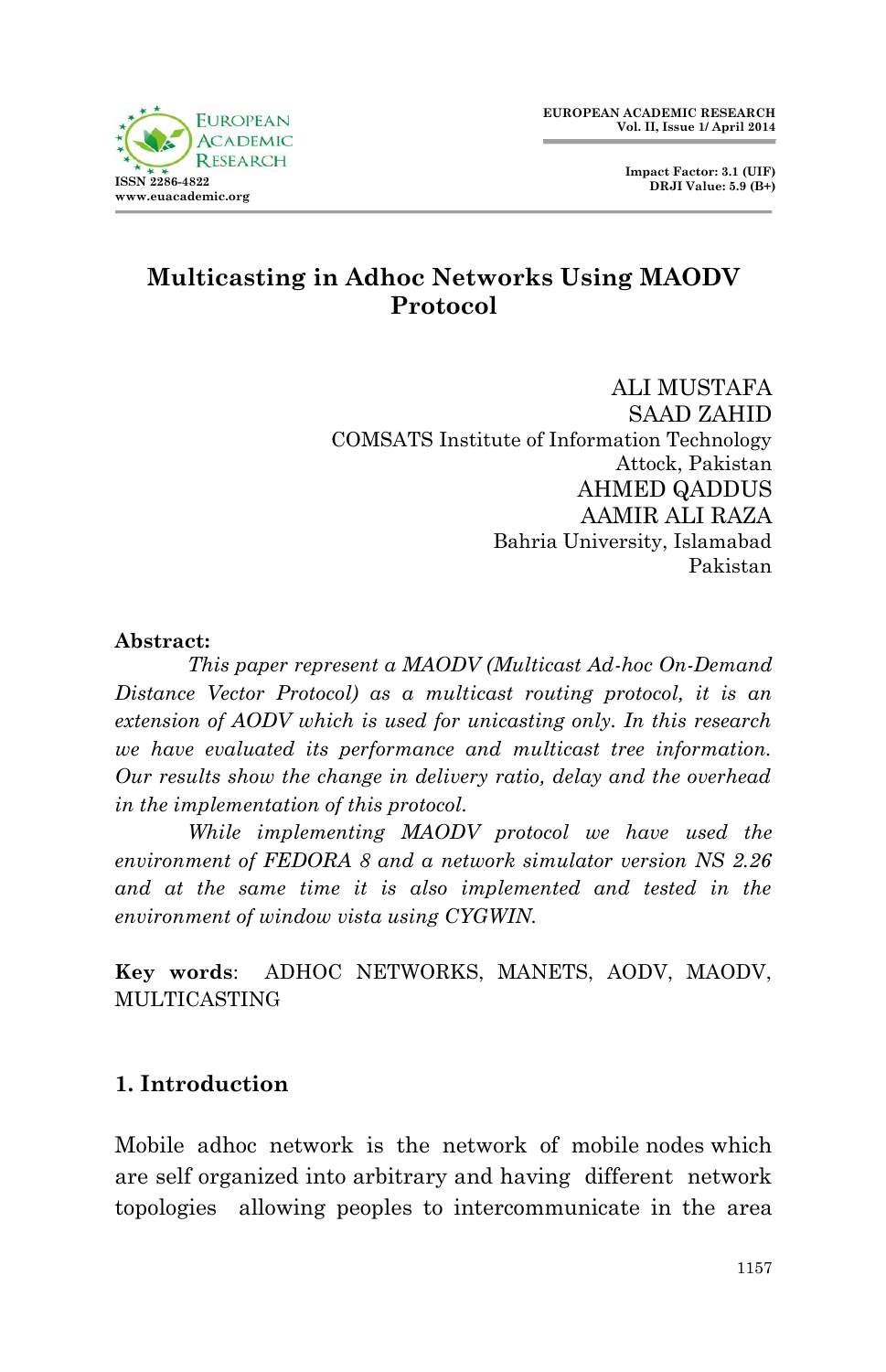without and pre-existing infrastructure [1].

In wider area adhoc networks are multi-hop wireless networks and there are many issues which are still challenge and need to be solved (e.g. location management, mobility, security, integrity and etc)[1][2]. There are different types of adhoc networks available according to the different ranges like BAN, PAN, LAN and WAN [1][3].

Adhoc networks are very much appealing to a big extent because of the challenge of maintaining a communication between source and destination [2]. Even in the hard condition when the intermediary node are untrustworthy in participating data in the forward route and swap by the nodes all along the other path [1,3]. So it is not easy to a keep the single source and multiple destinations for data transmission. The known significance of multicast as a mean to decrease the bandwidth utilization for mass distribution of data, and the serious need to communicate in short supply bandwidth over wireless media, it is normal that multicast routing should receive some attention for ad hoc networks [8].

Multicasting in the environments of Manets is the most challenging task because networks is the collection of dynamic nodes which are rapidly changing their position and the same time keep changing their topologies[2].We can say topologies are temporary in it and the nodes are connected with each other through a very unreliable low bandwidth links[3].

The meaning of reliability varies application to application but when we are talking about mobile adhoc networks then we means all data packets are delivered[2,3].the sending order of the data packets are maintained and the goal of achieving total number of data packet is achieved[3].

In my simulations and results I will try my best to that all packets should be delivered but it is very challenging in Manets and guaranteeing absolute reliability is not a realistic goal because in mobile networks the receivers and senders are always in dynamic mode and some time they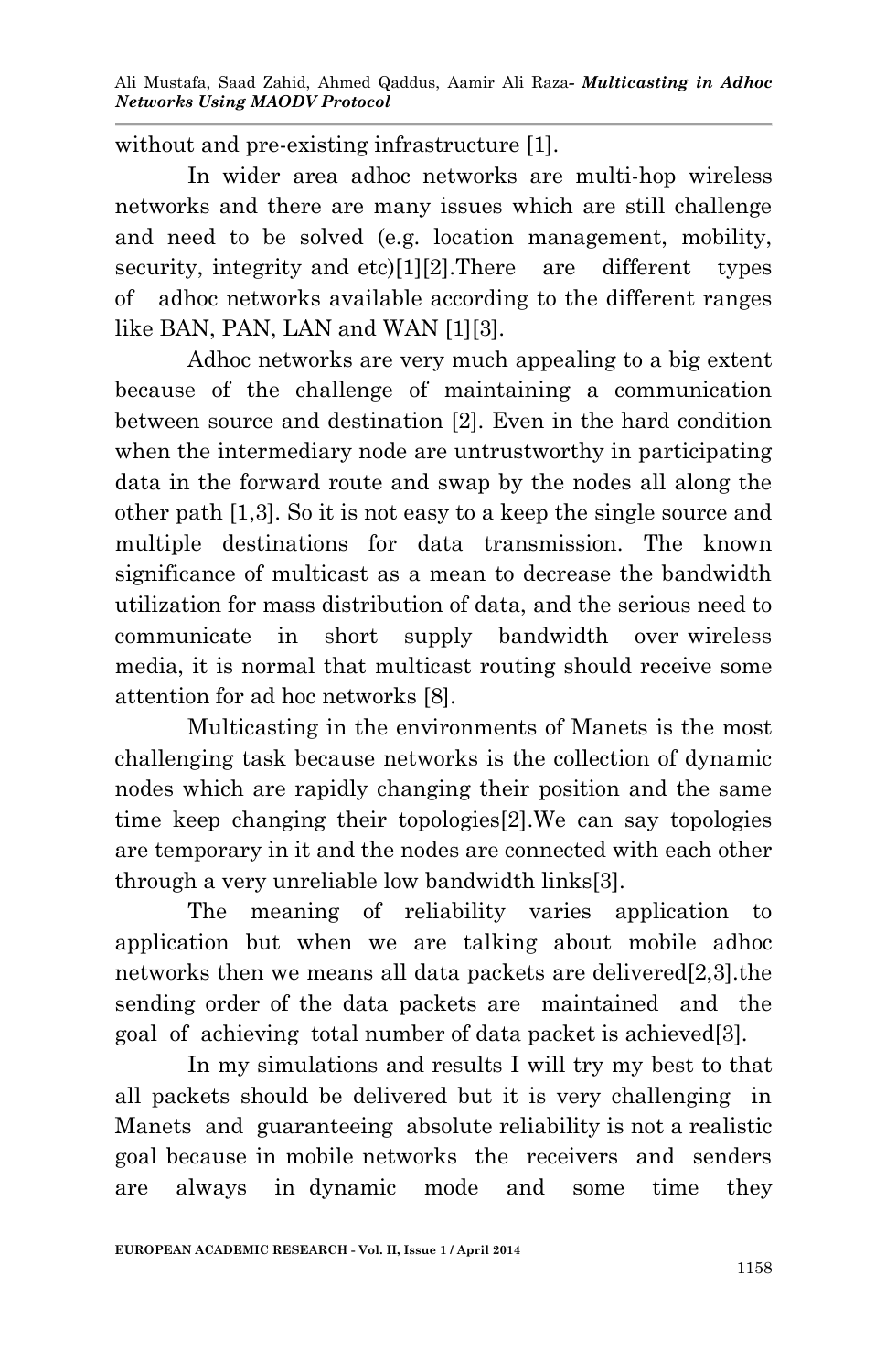disconnected from the network for unpredictable slice of time[4]. The only thing on which we can concentrate in Manets to achieve reliability is the maximum packet delivery ratio [3,4].

As I explained above that reliable multicasting is a big challenge in mobile adhoc networks because of the dynamic characteristic of the network only structuring a multicast distribution wouldn't be enough for achieving the desired results and output[5].we need to adopt a alternative path with it which includes the Broadcasting and Dedicated unicast communication for the network[5,6].

The multicast protocols make paths to other hosts on demand. This idea is based on a query-response mechanism same to reactive unicast routing protocols. In the query phase, a node explores the whole environment [4]. Once the query reaches to its destination, the response phase is entered and establishes the path for the multicasting [3].

There comes two structures of multicasting ,the tree based multicasting and mesh based multicasting ,the previous studies and research showed that mesh implementation is much better than the tree structure in generating the results[3][4].

in performance evolution but on the other hands there are many other factors which make mesh structure much complex to implement like to manage the mesh structure of nodes, nodes mobility, time out for unpredictable time, structure less and etc[6].In my research I find that maximum PDR is a challenging task in Manets but my research and simulation improve the performance of tree based structure by using the broadcast of data and by varying the number of senders and the receivers [5].it is very difficult to evaluate the exact number of packets received by receiver and how many packets are lost[5,6].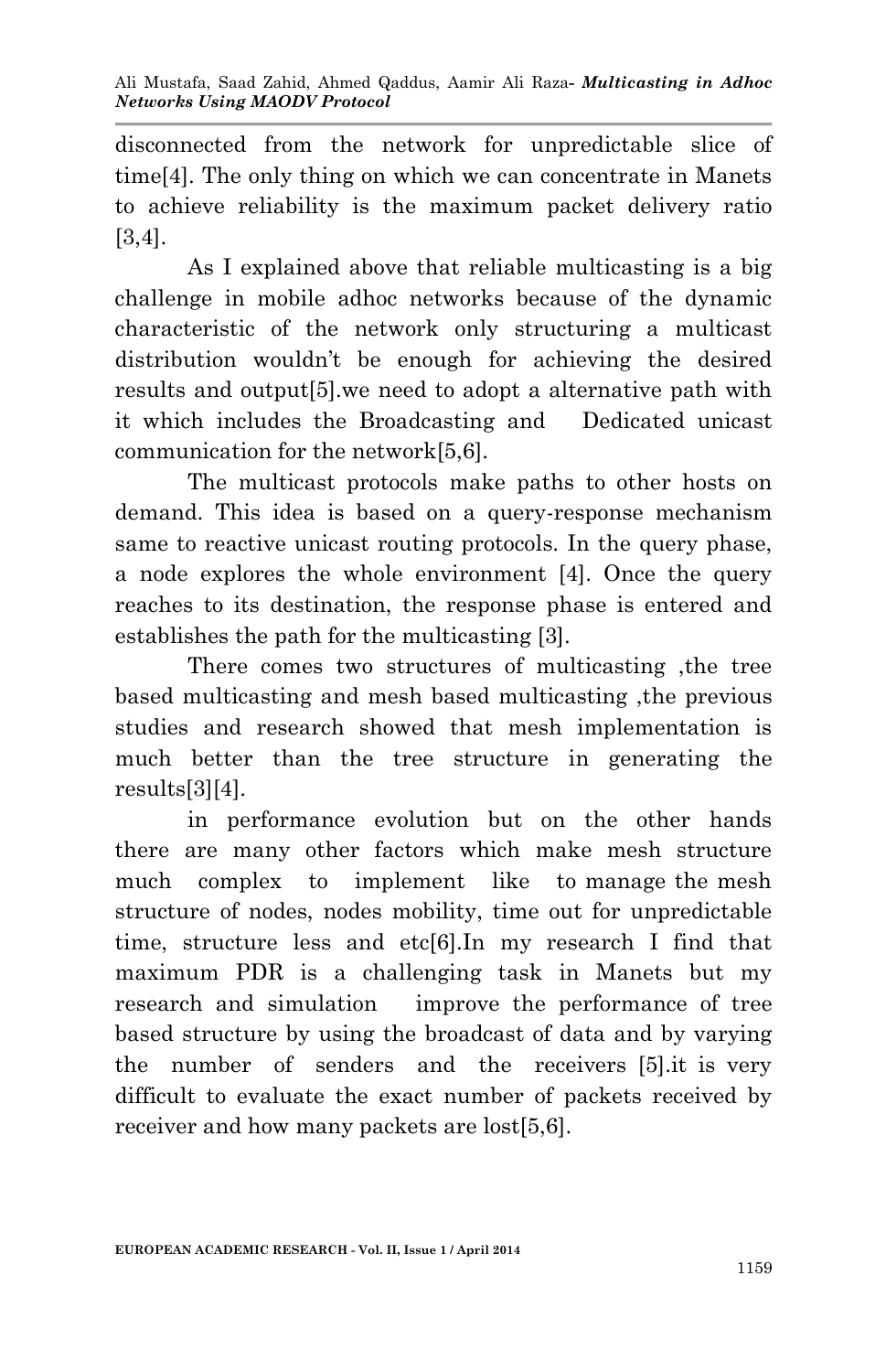#### **2. Simulation Environment**

Parameters Set in Implementation of MAODV:

Number of Nodes: Nodes varies from 20 to 50. Simulation Area: Area Varies from 300\*150 to 1500\*300 Number of Scenarios: 7 Simulation Time: 300 to 900 Seconds Node movement Speed: 0 m/s, 1 m/s and 20 m/s. Packet Size: 256 Traffic: 1, 5, 10, 20 and 50 Kbytes/sec. Antenna Range: 100, 150, 200, 250, 500 m

### **2.1. Scenarios and CBR:**

There are total 7 scenarios which we tested in the implementation of MAODV and set the following parameters in it

> Nodes  $= 20$  to 50 Pause Time = 0.00 Max speed  $= 1.00$  to  $2.00$  $\text{Max } x = 300.00 \text{ to } 1500.00$  $Max y = 150.00$  to 300.00

And about the CBR I have made twenty different combinations by varying number of sender and receiver.

For example

| 1 sender   | -----------------  | 20 receivers |
|------------|--------------------|--------------|
| 2 senders  | .                  | 40 receivers |
| 5 senders  | ------------------ | 10 receivers |
|            |                    |              |
| 10 senders |                    | 30 receivers |

And all these combinations of CBR are used in the scenarios file and all these scenarios files are call in the main TCL file one by one using the different combinations of CBRs.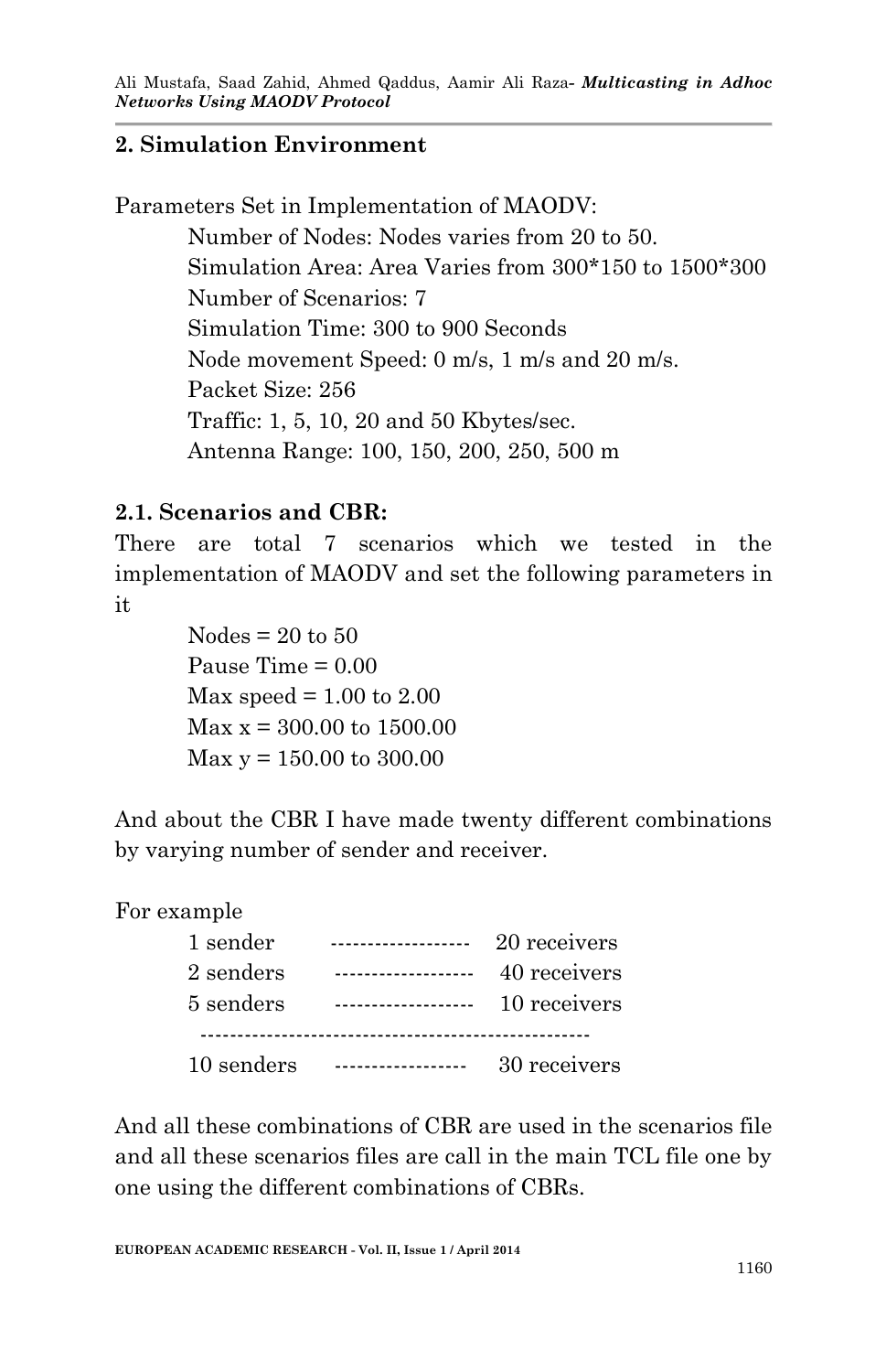My simulation atmosphere consists of 50 mobile nodes wandering in a 1500 meters x 300 meters space for 300 seconds of imitation time. The radio communication range is 250 meters. Scenario files are used to determine which nodes are act as receivers or sources and decide when they join or leave a group. In the beginning of the simulation a multicast member node joins the multicast group (approx first 30 seconds) and remains as a member till the whole simulation. Multicast sources start and stop sending packets in the same fashion but using dissimilar arbitrarily generated mobility scenarios. I use only one multicast group for the entire experiments.

Every mobile node moves arbitrarily at a fixed average speed according to a "random waypoint model". Each node begins its movement from an arbitrary location to a arbitrary destination with a randomly selected speed. When the target is reached, a different random destination is targeted after a break. If we change the pause time it way effect the relative speeds of the mobile nodes. In our experiments we set the pause time to zero to make a harsher mobility situation.

To investigate the protocol MAODV, we perform couples of experiments to discover the performance and behavior of MAODV with changing in different parameters: node mobility, number of senders and receivers, multicast group size and etc etc.

#### **2.2. Number of Senders**

I changed the number of sender in the multicast group to examine the protocol scalability to source nodes and the effect results in traffic load. MAODV, maintain just one group leader for the multicast group that send periodic Group Hellos in the network. In this way, it is extra scalable.

MAODV protocol relies only on a single path on its multicast tree, and must respond to out of order links, by initiate maintenance and repair.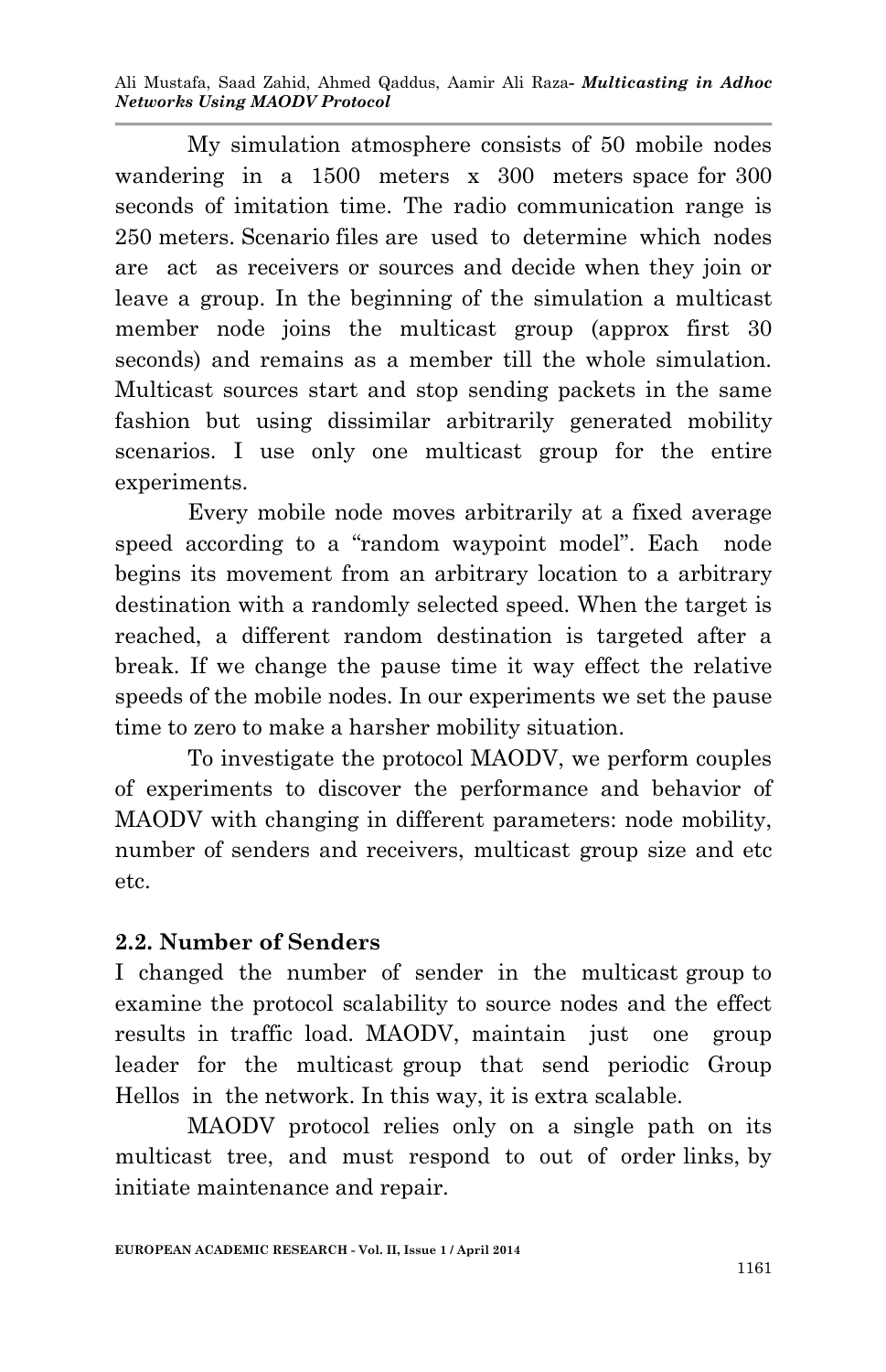#### **3. Results & Simulation**

Simulation of MAODV:

Figure 1 is a simulation representation of MAODV with scenario number and total number of sender and receiver.



**Figure 1: Simulation of Scenario 1 in cygwin**

In the above diagram it is clearly visible that total numbers of senders are 10 nodes and total receiving nodes are 30 and at that time scenario 1 is running and generating simulation results in trace file. Similarly every scenario run in the same manner and generates its trace file which is further converted in to graph to analyze the behavior of every node at different instant of time.

After simulating the MAODV multiple scripts and scenarios we get the results in table 1.Which clearly shows the packet delivery ratio & latency. Also it gives us information about the total number of send and receives data packets to the destination.

|                       | Receiver | Packet | Packet   | <b>PDR</b> | Latency |
|-----------------------|----------|--------|----------|------------|---------|
|                       |          | Sent   | Received |            |         |
| Scenario1             | 10       | 5418   | 45706    | 0.84       | 0.036   |
| Scenario <sub>2</sub> | 10       | 5426   | 41840    | 0.77       | 0.043   |
| Scenario <sub>3</sub> | 10       | 5383   | 46254    | 0.85       | 0.035   |
| Scenario4             | 10       | 5415   | 41101    | 0.75       | 0.038   |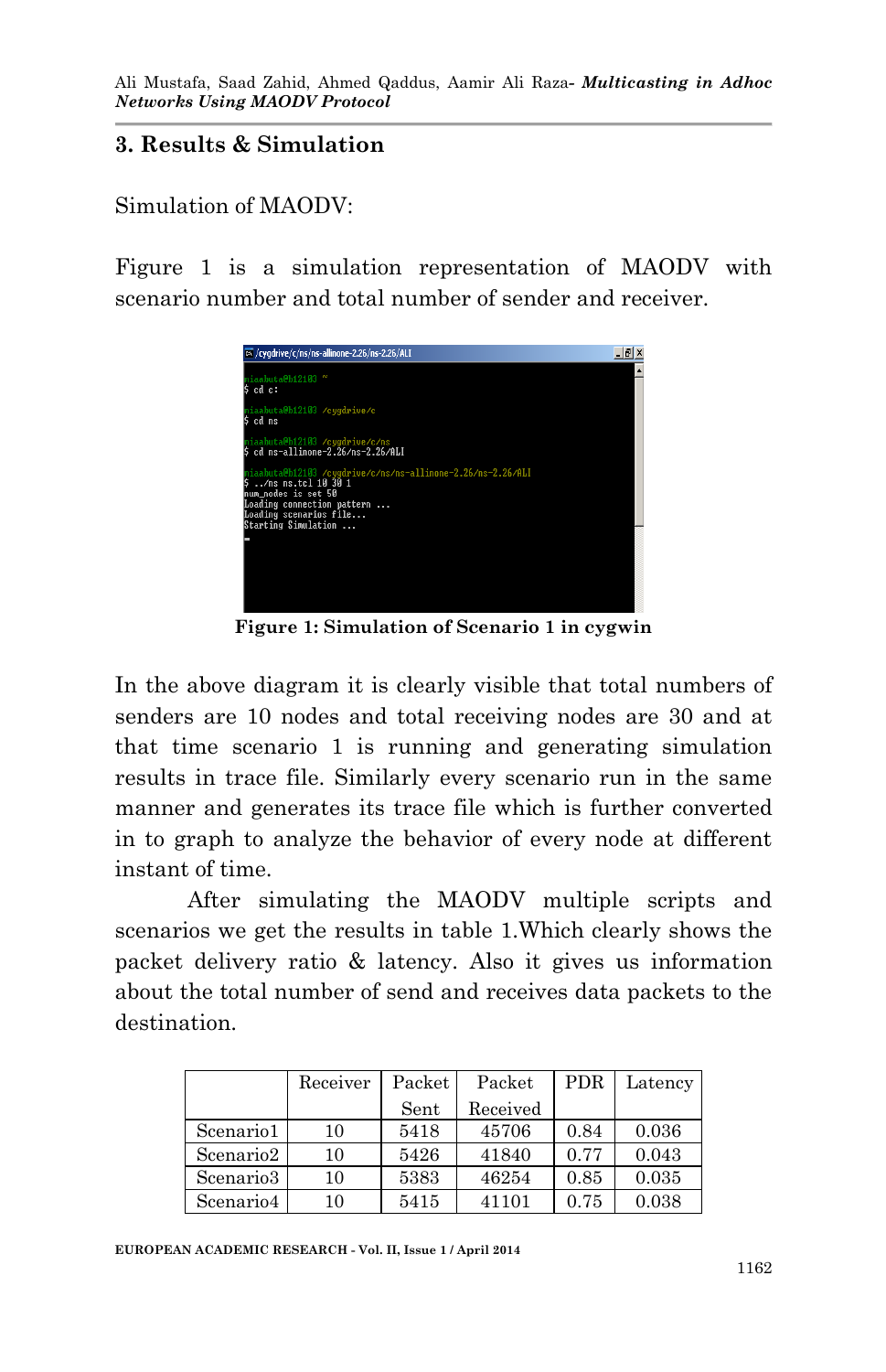Ali Mustafa, Saad Zahid, Ahmed Qaddus, Aamir Ali Raza*- Multicasting in Adhoc Networks Using MAODV Protocol*

| Scenario5 | 10 | 5410 | 39084 | റ അ  | 0.033 |
|-----------|----|------|-------|------|-------|
| Scenario6 | 10 | 5425 | 44718 | 0.82 | 0.040 |
| Scenario7 | 10 | 5429 | 32622 | 0.60 | 0.030 |

**Table 1: Final results of MAODV simulation.**

In these scenarios, I evaluate the performance of MAODV for different traffic: 1, 5, 10, 20 and 50 Kbytes/sec. I calculate the PDR (Packet Delivery Ratio) and the Latency for it. PDR is the ratio of the number of packets sent to the number of packets received and shows the consistency of the protocol. Latency is the measure of average end-to-end packet delay.

#### **3.1 NAM Presentation of MAODV:**



**Figure 2: Heavy traffic passing in a MAODV amongst the nodes**

As we now that the Manets by nature exhibits dynamic behavior which results different types of region[6,8]. Normally this classification is based upon the density of user. More the user per square in specific area more traffic will be generated in this area. There are two possibilities regarding with the traffic in the region[6,7,8]. The region which is having more traffic is known to be dense region. The traffic which has less traffic is called sparse region [7,8]. These regions come in to existence in a very dynamic fashion. Figure 2, 3, 4 shows the region with different traffic loads within the networks.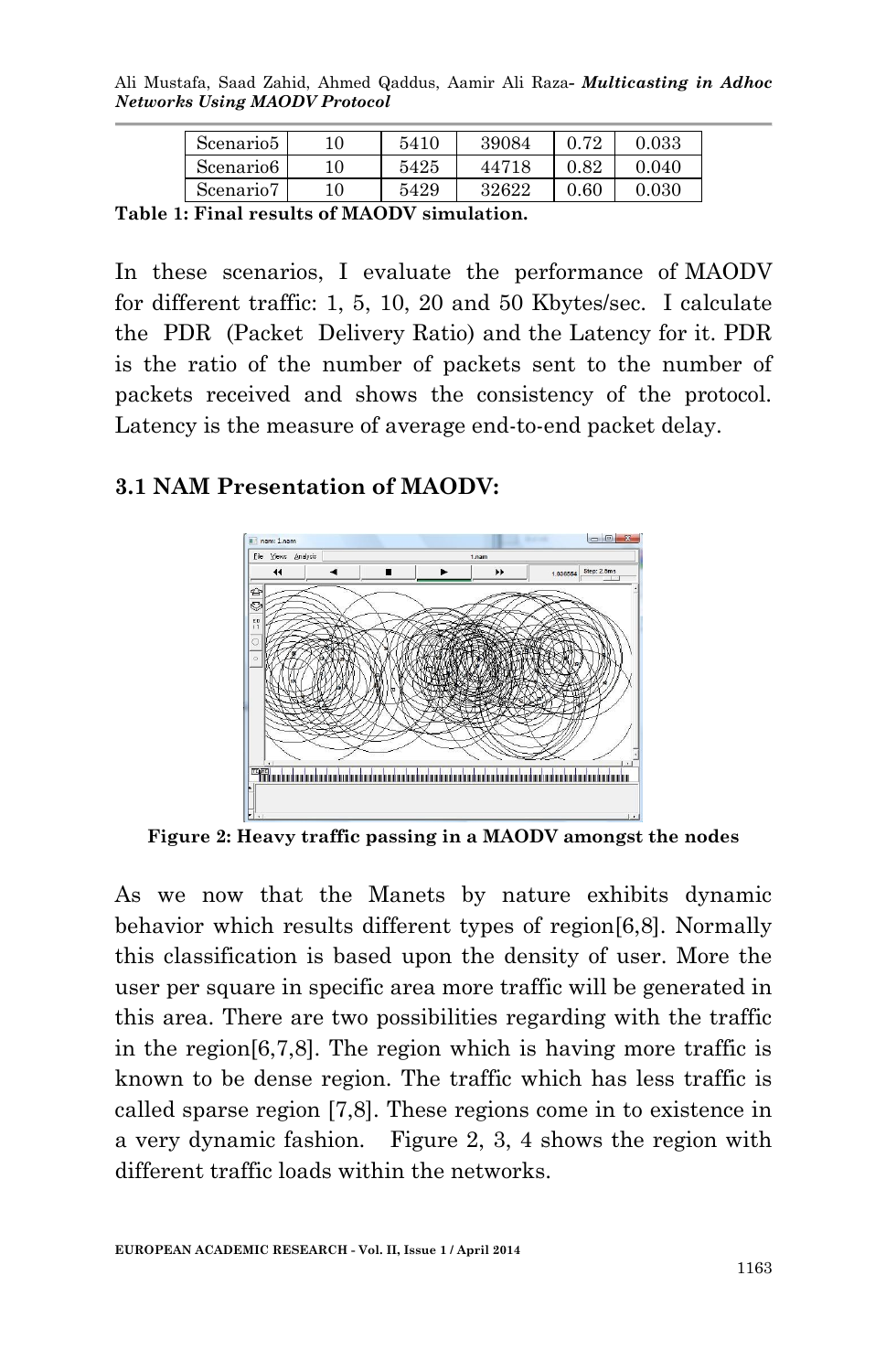

**Figure 3: Medium traffic flowing in MAODV multicasting**



**Figure 4: Light Traffic in the multicast network**

#### **3.2 Graphical Representation of Different**

Parameters in MAODV



**Figure 5: PDR vs. CBR**

**EUROPEAN ACADEMIC RESEARCH - Vol. II, Issue 1 / April 2014**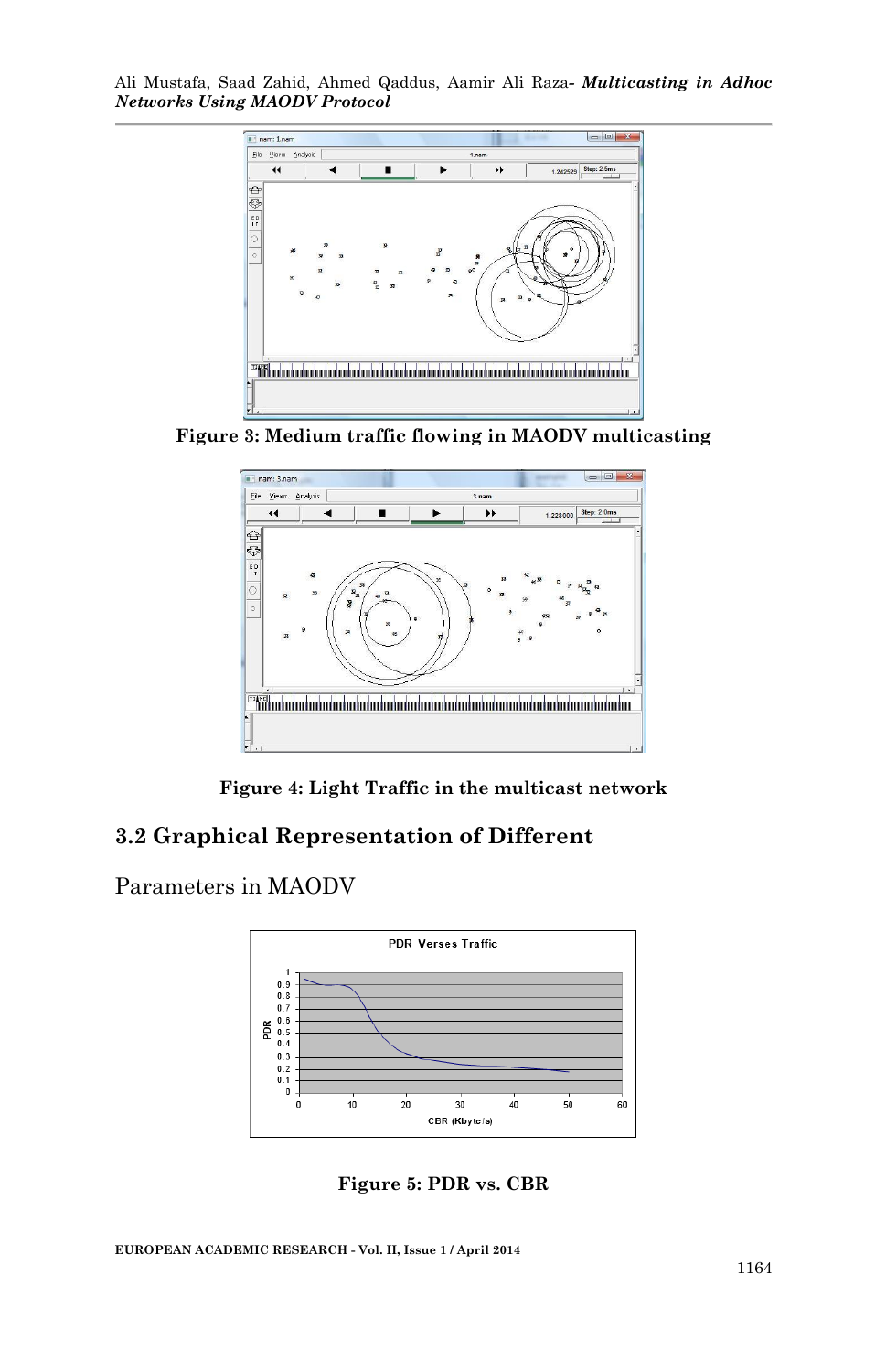Fig. 5 shows the rigorous PDR downfall as the traffic increases in MAODV.

When the packets keep on generating at some stage the packet delivery ratio become declining. As the time goes the amount of the data packets is keep on increasing which creates the bottleneck in network which is the big problem in the Manets environment.



**Figure 6: Area vs. PDR**

Fig. 6 shows that the PDR of MAODV is healthier for small areas up to 1000.

As the node in the mobile adhoc network is moving from on place to another in highly dynamic manner. The distance among the nodes in increases which take longer time to reach the packets to the destination .therefore most of nodes experience lower packet delivery ratio that is "number of packets that received on destination.



**Figure 7: Speed vs. PDR**

**EUROPEAN ACADEMIC RESEARCH - Vol. II, Issue 1 / April 2014**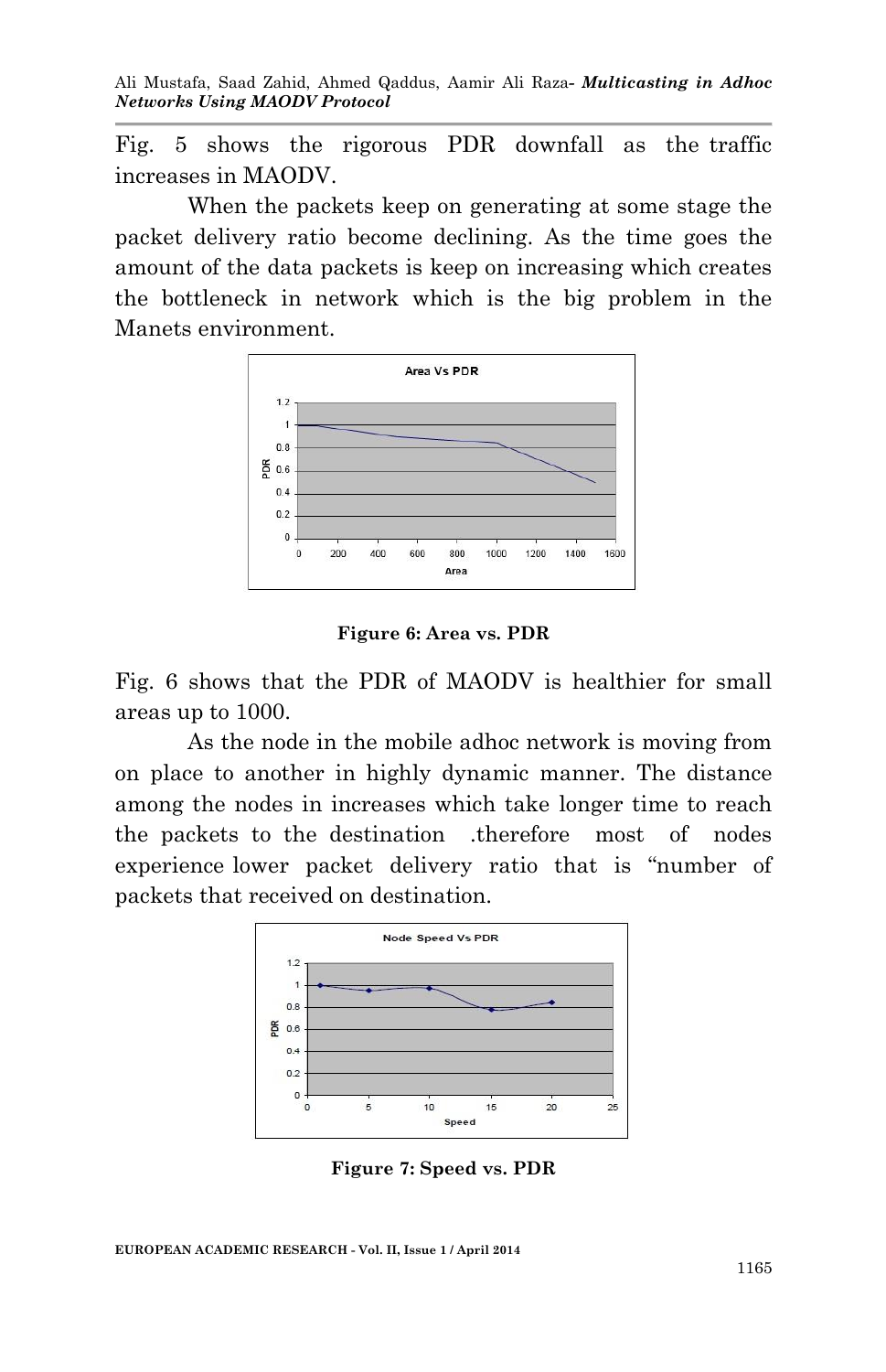Fig. 7 shows that the PDR of MAODV is improved for node pace up to 10m/sec.

Speed play very vital role in Manets that is why we call Manets as dynamic networks. as the nodes is moving in very high speed with respect to another node, eventually the distance between the node increase in a drastically manner. therefore most of nodes experience lower packet delivery ratio that is "number of packets that received on destination" this concept follow the well know relation  $s=vt$ . Where s is the distance, v is the velocity and t is time.



**Figure 8: Traffic vs. Latency**

Fig. 8 indicates that MAODV protocol has tremendously small latency for traffic up to 10 Kbytes/sec and then for heavier traffic MAODV outperforms.

As the traffic increases the nodes experience the delay because wireless is shared medium. It supports well up to some extent because every device (node) get separate channel. after every channel allocate to every devices that if the new nodes want to send information to another node it will wait until any of the channel will release therefore the delay in communication is produced .the above graph depicts the same scenario which is implemented in the same environment motion above.

In the end of simulation we come to the conclusion that MAODV perform appreciably better. The MAODV performance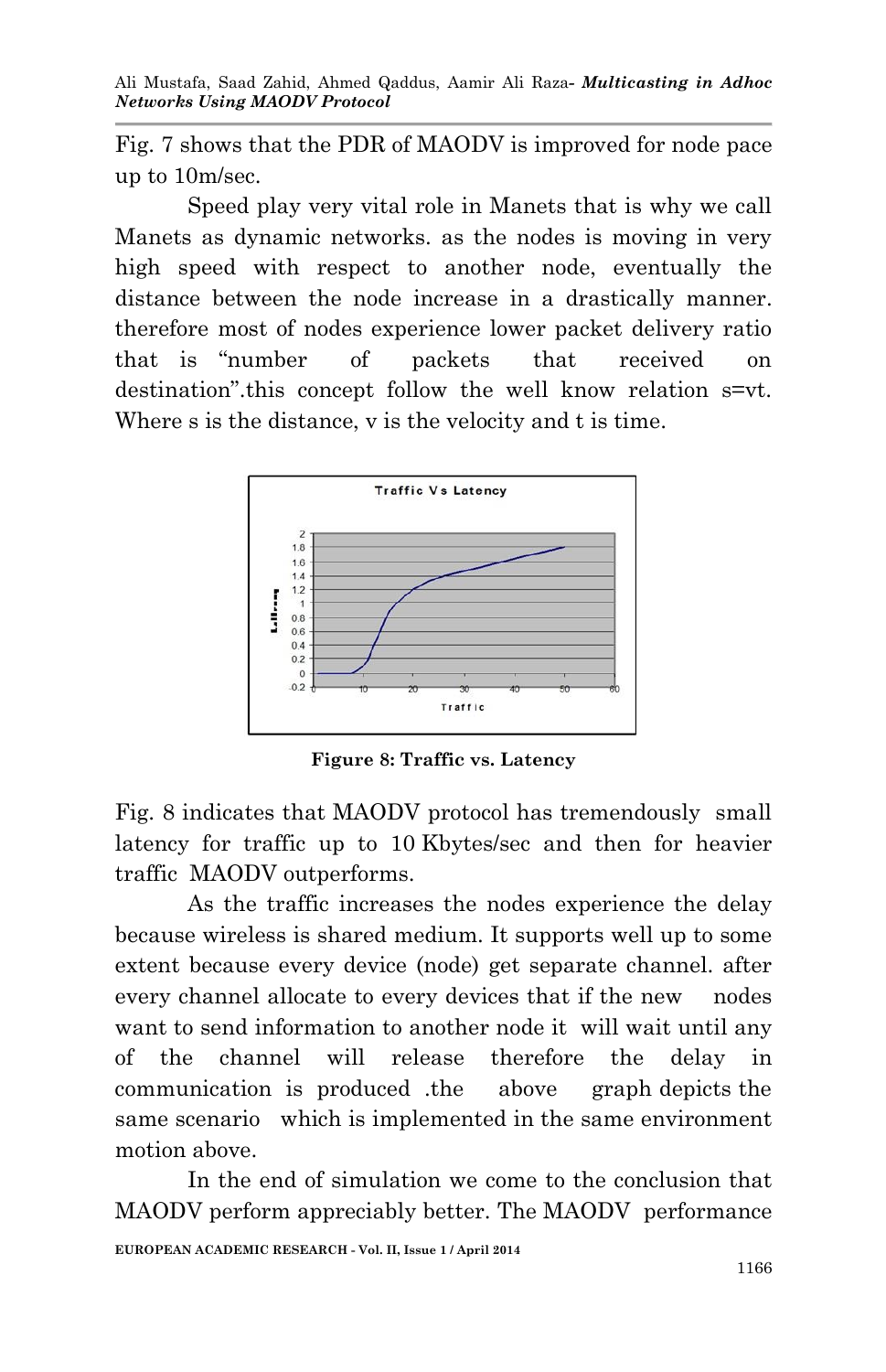is mostly far above the ground under low mobility for only some (1 or 2 senders), consequential in PDRs of approximately 98% and latencies of a hardly any tens of milliseconds. By exploring the trace files in further detail, I come to know that the sole shared tree, with all the operation to keep its hard state, become the log jam and a bottle neck in our all high mobility scenario and for a big amount of multicast sender.

By observing at the network effectiveness, scenarios with comparatively few multicast receivers produce more overhead than scenarios with various multicast receivers, so the charge of structuring and maintaining the multicast tree is amortized over an amplified quantity of packets delivery. Though by using only one shared multicast tree being built and maintained, the overhead grows comparatively slow as we increase the amount of multicast senders.

## **4. Conclusion**

Multicasting can well supported by an extensive range of application that is categorized by a narrow scale of association, classifiably for several MANET applications now envision. Wired network already consists of; entrenched routing protocols exist to offer capable multicasting package. As in different networks nodes become progressively more mobile, these protocols need to develop to give similarly competent service in the new-fangled environment. In Adaptation of wired multicast protocols to MANETs, which are totally missing in infrastructure, appear less promising for the reliability. These existing protocols are designed and planned for permanent networks, may be unsuccessful to keep up with nodes movement and numerous topologies change because of host mobility raise the protocol overheads significantly. To a certain extent, fresh protocols that work in an on-demand approach are being planned and investigate. My investigation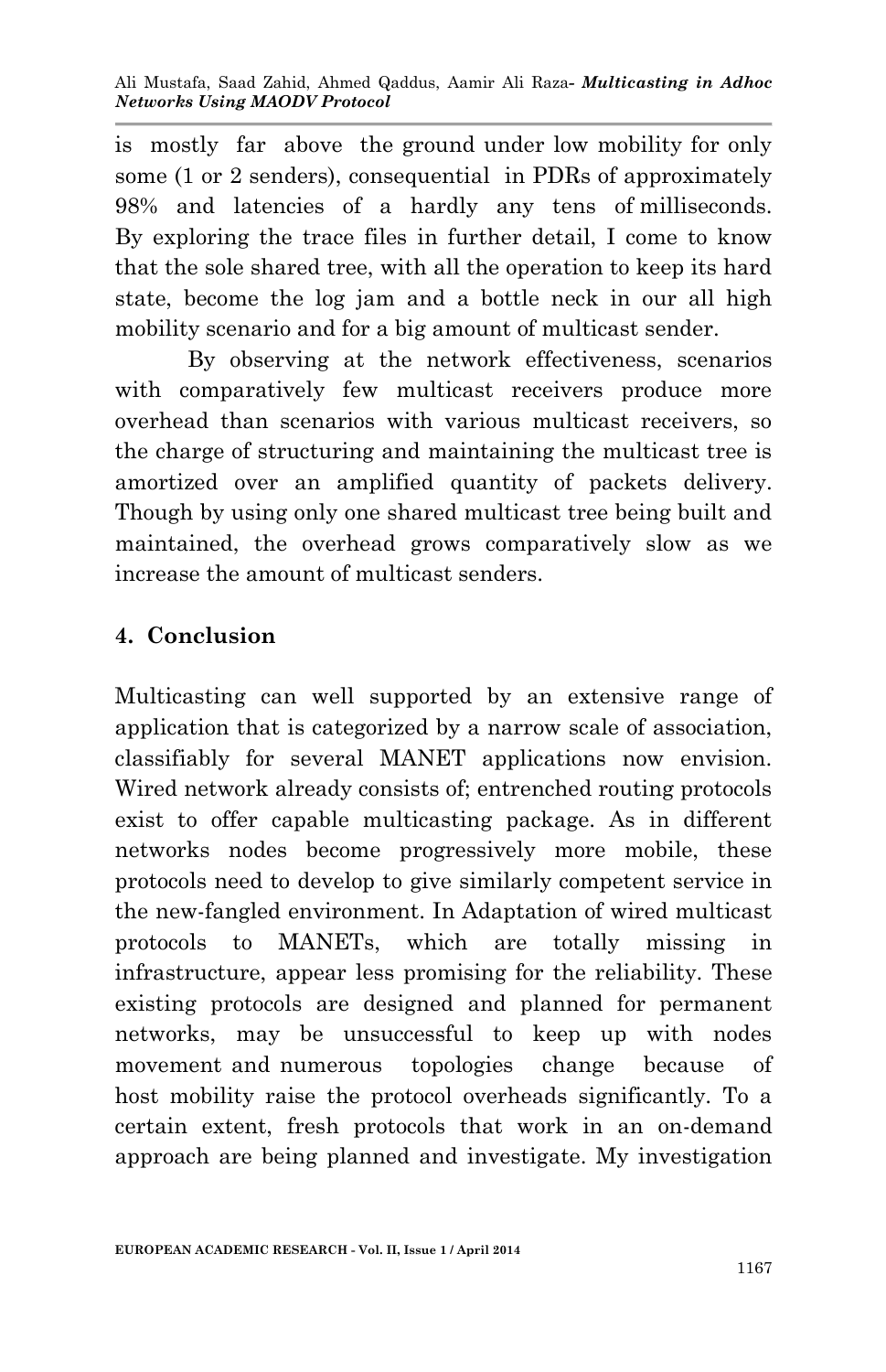result shows that tree- based on-demand protocol like MAODV lakes in availability of multiple paths

After examining and concluding the experimental results of implementation of different scenarios of MAODV I find that it perform better than any other protocol for the traffic over 10KB/sec.

While talking about the simulation area size MAODV achieved better PDR for the smaller area but if the area size increases it effect the PDR ratio and some time it drops the ratio but in mean while it achieves the best time delay and latency.

### **4.1. Future Work**

We can improve the performance of MAODV by different ways like its tree based on a hard structure, require explicit control messages for the maintenance purposes, all data is flowing through a shared tree and have only a single path for unicasting by the destination, so if we overcome the above mentioned two issues, hard structure and a shared tree it will amongst one of the best ever protocol for multicasting because of its simplicity, easy implementation and reliability of data sending.

### **BIBLIOGRAPHY:**

- Chandra, Ranveer, Venugopalan Ramas Ubramanian, Kenneth P. Birman. *Anonymous Gossip: Improving Multicast Reliability in Mobile Ad-Hoc Networks*, 2. [4]
- Ilyas, M. *The hand book of Adhoc wireless networks*. CRC Press, 1-3. [1]
- Kunz, Thomas and Ed Cheng. *Multicasting in Adhoc Networks*, 1-2. [2]